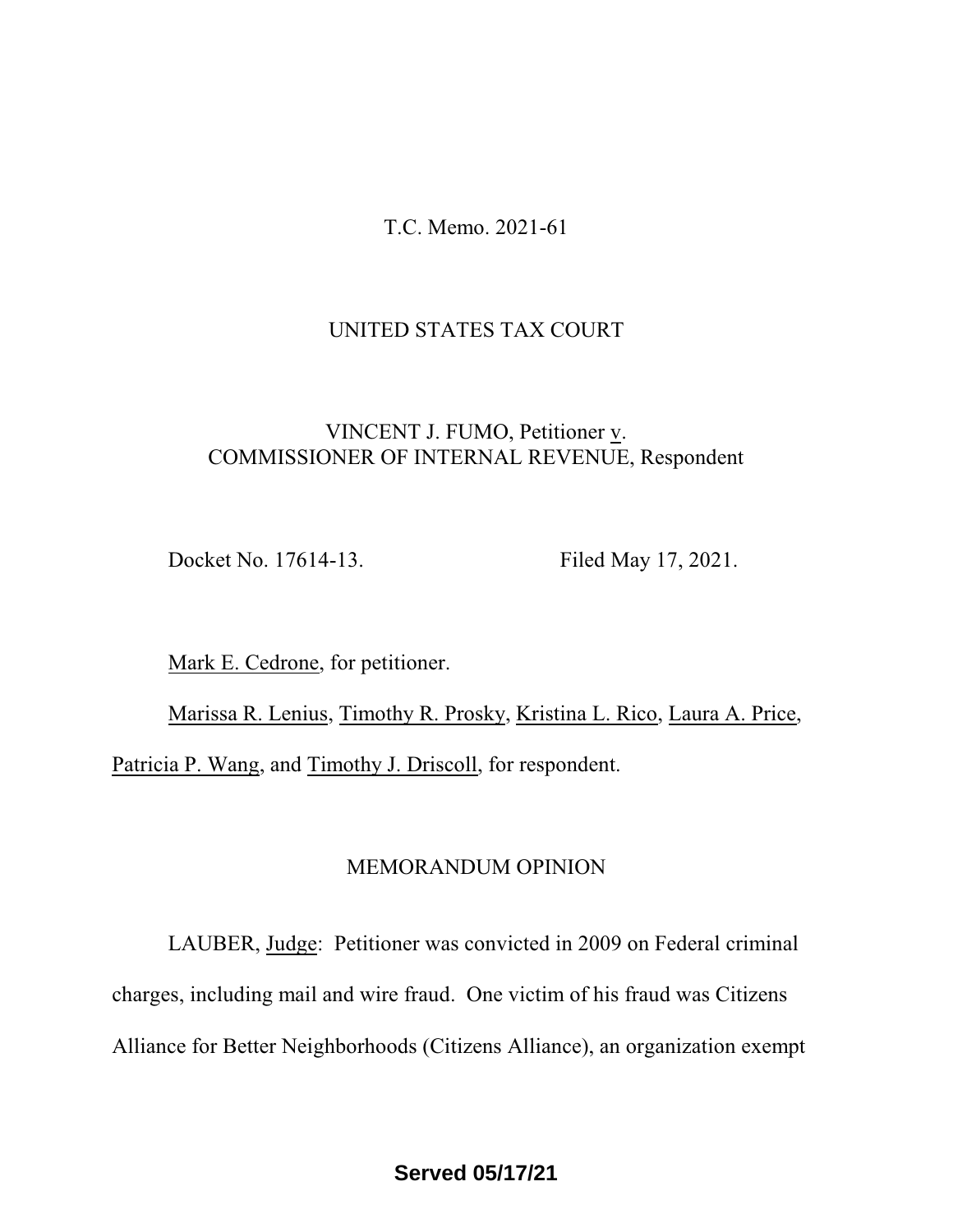[\*2] from Federal income tax under section  $501(a)$  and  $(c)(3)$ .<sup>1</sup> In May 2013 the Internal Revenue Service (IRS or respondent) determined that petitioner was liable for excise taxes under section  $4958(a)(1)$ . That section imposes, in the case of any "excess benefit transaction" involving a charity, a tax equal to 25% of the excess benefit, and provides that such tax "shall be paid by any disqualified person \* \* \* with respect to such transaction."

A "disqualified person" is defined to include anyone who was, during a five-year look-back period, "in a position to exercise substantial influence over the affairs of the organization." Sec.  $4958(f)(1)(A)$ . Respondent has filed a motion for partial summary judgment contending that petitioner was a "disqualified person" with respect to Citizens Alliance during 2002-2004. Although he was not an officer, director, or employee of the organization, we agree with respondent that he was "in a position to exercise substantial influence over \* \* \* [its] affairs." Ibid. We will accordingly grant respondent's motion to the extent set forth in this opinion.

<sup>&</sup>lt;sup>1</sup>All statutory references are to the Internal Revenue Code in effect at all relevant times, and all Rule references are to the Tax Court Rules of Practice and Procedure. We round all monetary amounts to the nearest dollar.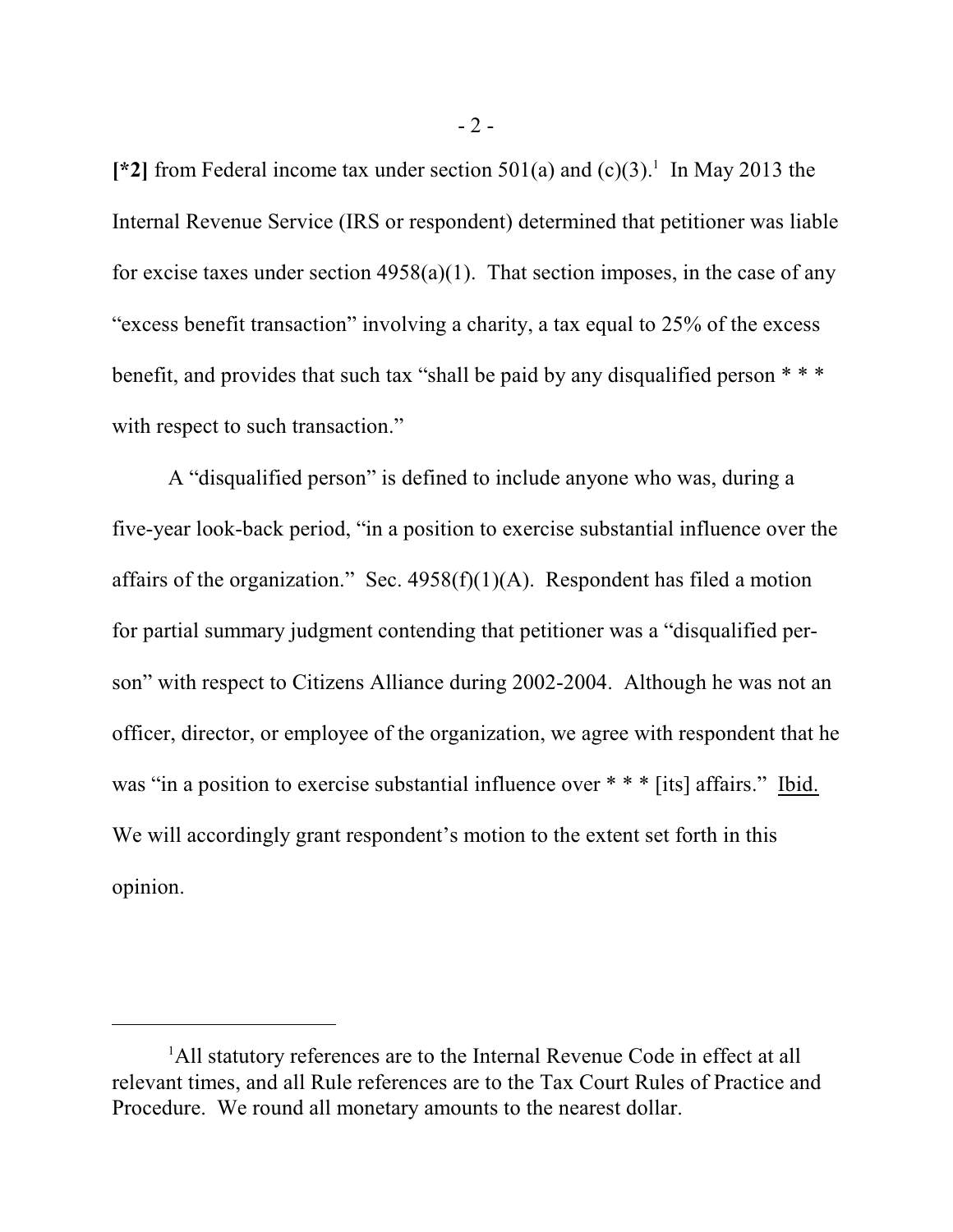### **[\*3]** Background

The following facts are based on the parties' pleadings and motion papers, the joint stipulation of facts, and the exhibits attached thereto. Included among those exhibits is the complete transcript of petitioner's testimony from his criminal trial. In the joint stipulation petitioner marked his trial testimony as authentic and admissible, and he expressly waived any evidentiary objection to it.

Petitioner was elected to the Pennsylvania State Senate in 1978, representing the first district in Philadelphia. Reelected many times, he served as a State senator until 2008. His tenure ended in 2009 when he was convicted on Federal corruption charges and sentenced to 55 months in prison.

In 1991, at petitioner's direction, three members of his senatorial staff incorporated the First District Environmental Defense Fund, which later became Citizens Alliance. As originally organized, its purpose was to maintain and improve the appearance of petitioner's senatorial district by cleaning streets, removing graffiti, shoveling snow, and carting away trash. In August 1999 the IRS issued a determination letter granting the organization tax-exempt status under section 501(a) and (c)(3). Citizens Alliance retained that status during 2002-2004.

Frank DiCicco, then a member of petitioner's senatorial staff, was one of the organization's incorporators and served as its president from 1991 through

- 3 -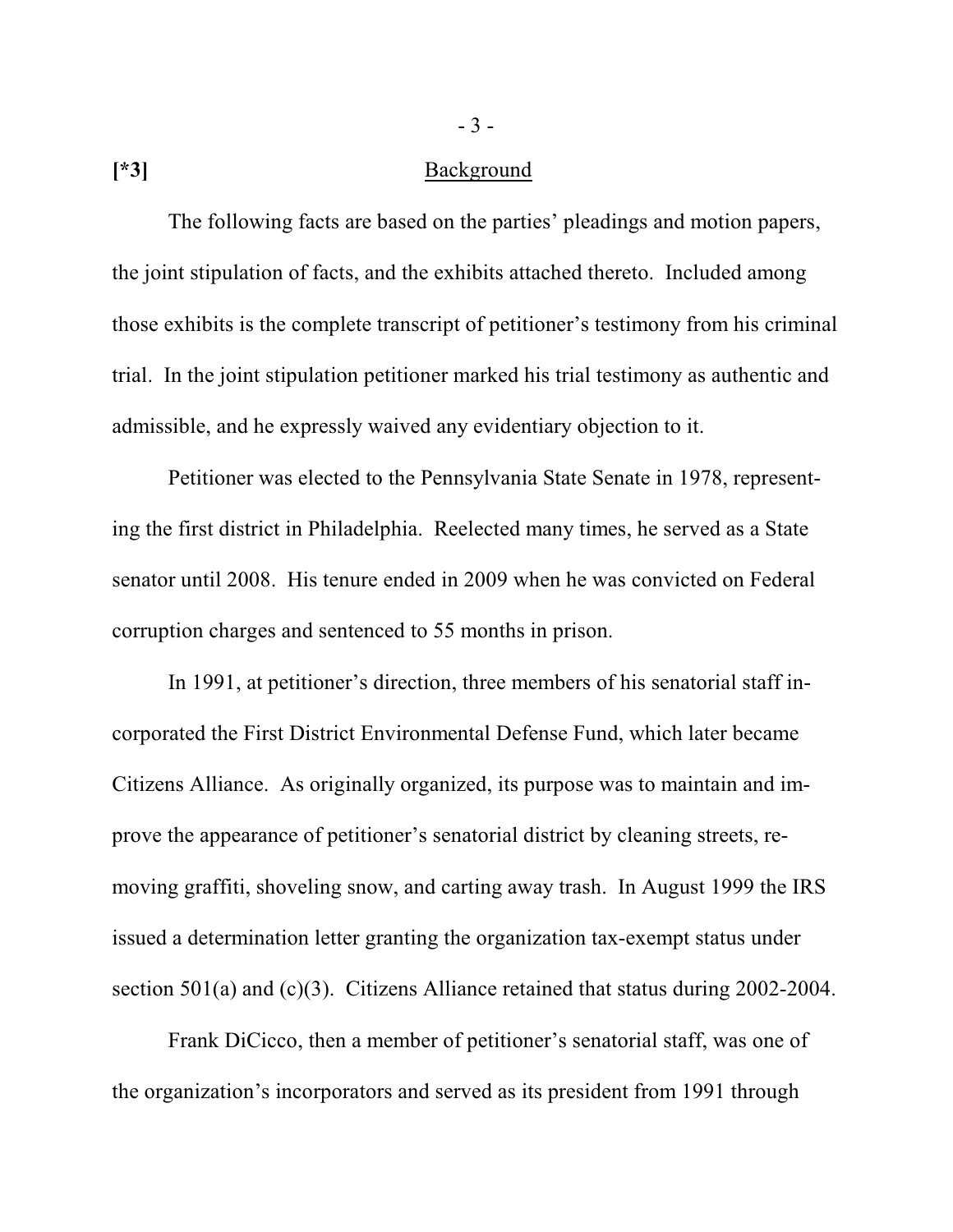**[\*4]** 1999. Ruth Arnao, another staff member, was also an incorporator, listing her address as 1208 Tasker Street, the address of petitioner's office in the first district. Ms. Arnao initially served as secretary of the organization and served during 2001-2004 as its executive director, all while remaining employed by petitioner.

Petitioner himself was never employed as an officer, director, trustee, or employee of Citizens Alliance. However, he used his power and influence as the chairman of a senate appropriations committee to obtain funding for the organization from a variety of public and private sources. During 1991-2004 he was instrumental in securing at least \$15 million in public grants for Citizens Alliance and a comparable volume of funding from private sources. This included a \$17 million grant from a public utility, which Citizens Alliance received after petitioner agreed to drop a lawsuit against the utility.

In February 2007 a grand jury charged petitioner with 139 counts of criminal activity. Thirty-four of these counts, on which Ms. Arnao was charged as a codefendant, related to a scheme to defraud Citizens Alliance. The indictment alleged that petitioner and Ms. Arnao conspired to use Citizens Alliance's funds to purchase vehicles, farm equipment, tools, and consumer goods for petitioner's use and make other expenditures on his behalf (e.g., for foreign travel, the services of a private investigator, and cell phone service for his chauffeurs and daughter).

- 4 -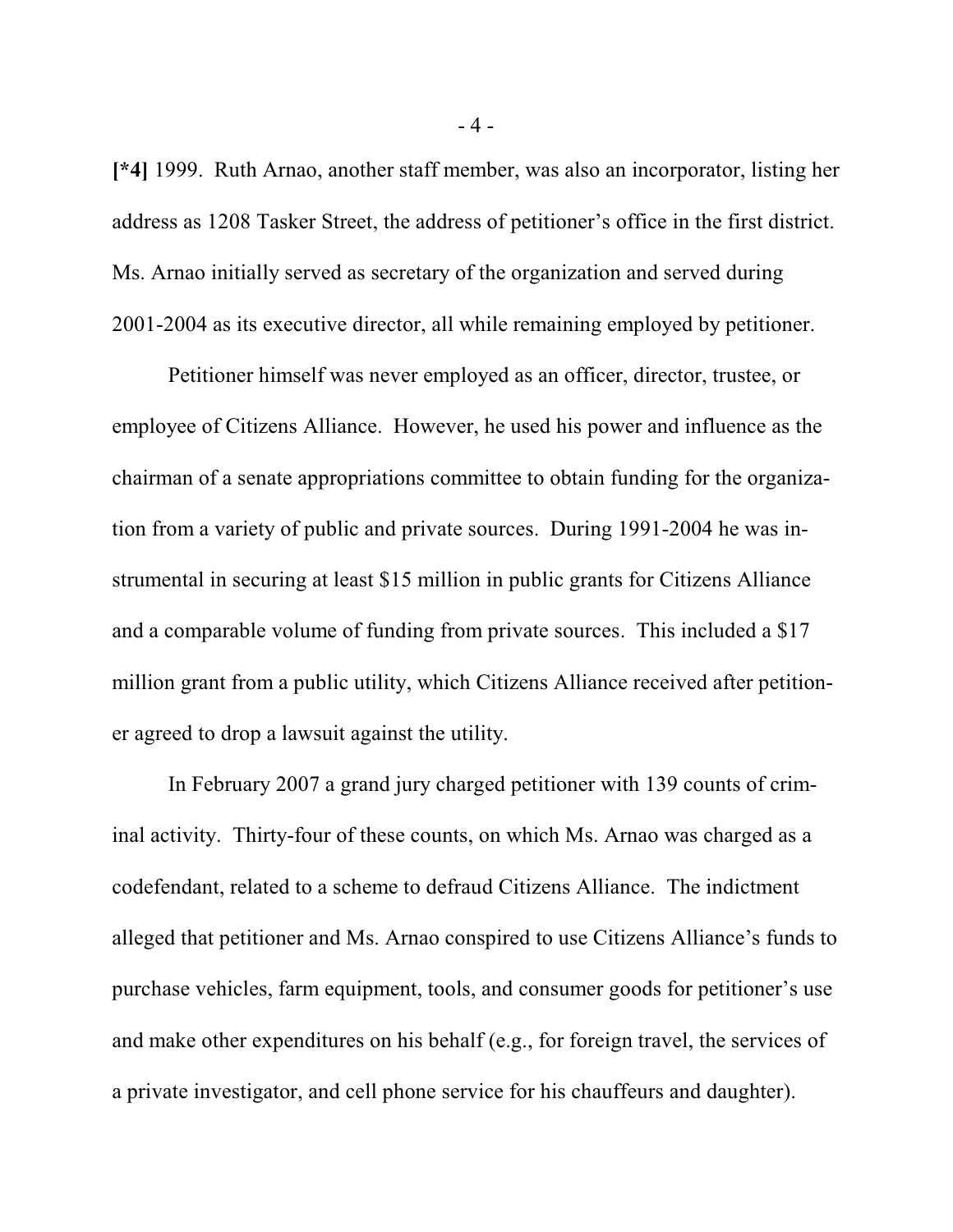**[\*5]** In March 2009, following a six-month trial, petitioner was convicted on all 34 counts related to the scheme to defraud Citizens Alliance. After several appeals related to sentencing, petitioner was ultimately required to pay Citizens Alliance restitution of \$1,165,317. That was the amount of loss petitioner caused to the organization, as determined by the trial court.

Petitioner testified during his criminal trial. He testified that he considered Citizens Alliance a "constituent service" of his senate office and expected to derive political benefits from the work it performed in his district. Although Ms. Arnao exercised day-to-day control over the organization's affairs, petitioner approved most significant projects and directed many major expenditures (including purchase of the office building that housed his first district office).

Petitioner testified that he received over the years many "perks and gifts" from Citizens Alliance. He owned several residences, including a farm near Harrisburg, and he was apparently something of a tool aficionado. He admitted at trial that, between 1998 and 2003, he received \$43,000 in tools paid for by Citizens Alliance. When he wanted the organization to purchase tools for him, he testified that he would email Ms. Arnao or another senate staff member, who would order the tools using Citizens Alliance's credit card.

- 5 -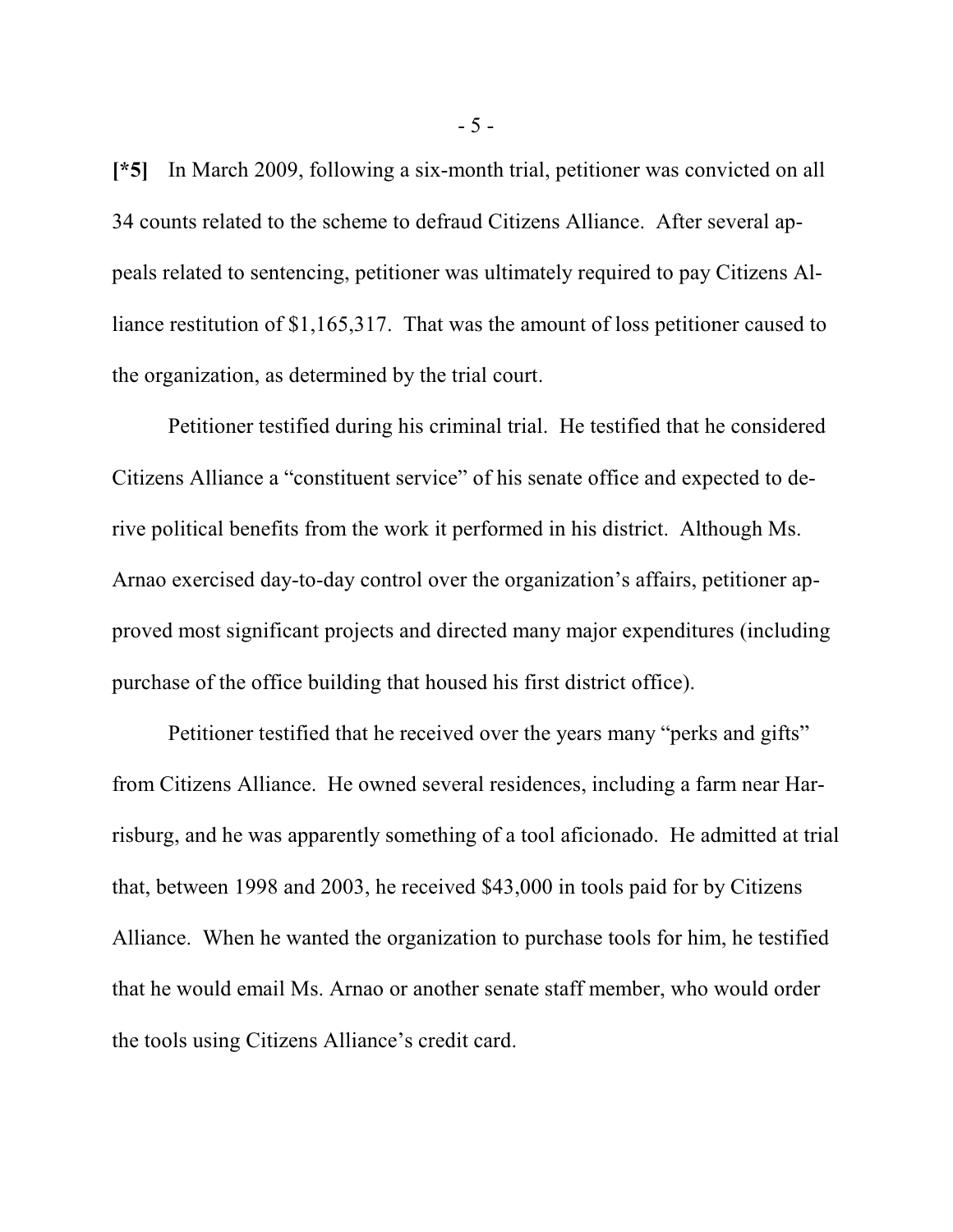**[\*6]** Petitioner routinely enjoyed the use of trucks, minivans, and other vehicles owned or leased by Citizens Alliance. He admitted at trial that, in 2003, the organization paid for a bulldozer that was used exclusively on his farm. When the bulldozer broke down in December of that year, Citizens Alliance paid \$16,000 to repair it.

Petitioner admitted at trial that he "did have a significant role" in Citizens Alliance. While he "did not make all the decisions," he "did make a lot of decisions on important topics." As he explained: "I don't have a title or a job. Do I have influence? Yes." When asked by his defense attorney to describe his relationship with Citizens Alliance, he stated: "I viewed it as my non-profit. I viewed it as my entity, my baby. Gave it birth and nursed it along, got involved more with strategy and ideas. You know, that's how we viewed it. And we ran it out of our office." On cross-examination he testified similarly: "I created it. I helped it. I guided it. I gave it strategy. I gave it my time and effort. I raised money for it. If it weren't for me, it wouldn't exist."

During cross-examination the prosecutor read to petitioner the definition of "disqualified person" as it appeared in the 2002 IRS Instructions to Form 990, Return of Organization Exempt from Income Tax: "A disqualified person regarding any transactions is any person who is in a position to exercise substantial influence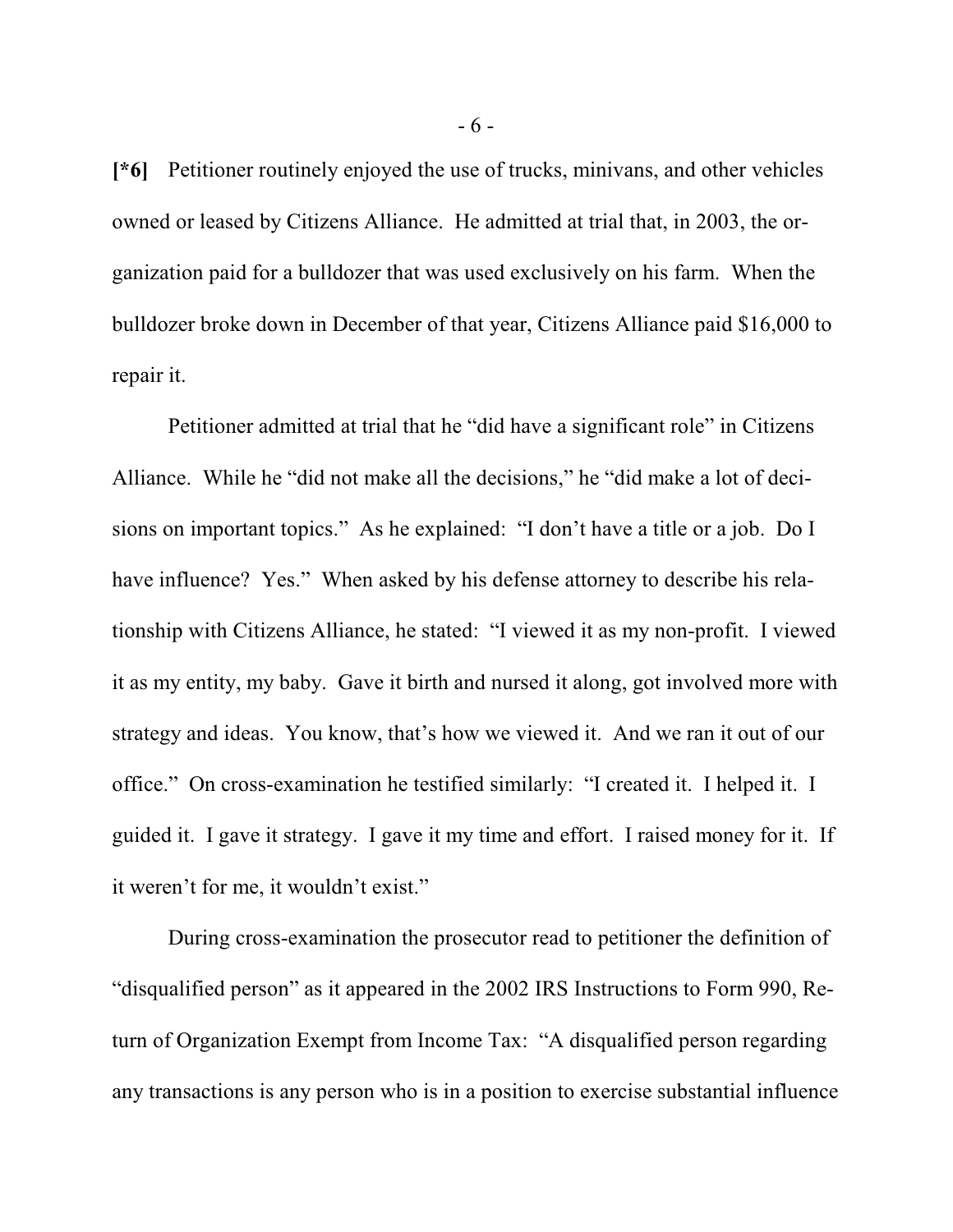**[\*7]** over the affairs of the \* \* \* organization at any time during a five year period ending on the date of the transaction." Petitioner replied: "I did have substantial influence over the organization. So according to that I am a disqualified person."

#### Discussion

The purpose of summary judgment is to expedite litigation and avoid costly, unnecessary, and time-consuming trials. See FPL Grp., Inc. & Subs. v. Commissioner, 116 T.C. 73, 74 (2001). We may grant partial summary judgment regarding an issue as to which there is no genuine dispute of material fact and a decision may be rendered as a matter of law. Rule 121(b); Sundstrand Corp. v. Commissioner, 98 T.C. 518, 520 (1992), aff'd, 17 F.3d 965 (7th Cir. 1994). In deciding whether to grant summary judgment, we construe factual materials and inferences drawn from them in the light most favorable to the nonmoving party. Sundstrand Corp., 98 T.C. at 520. However, the nonmoving party "may not rest upon the mere allegations or denials" of his pleadings but instead "must set forth specific facts showing there is a genuine dispute" for trial. Rule 121(d); see Sundstrand Corp., 98 T.C. at 520.

Respondent has filed a motion for partial summary judgment directed to two questions: whether petitioner was a "disqualified person" with respect to Citizens Alliance and whether he received "excess benefits" from it. We conclude that the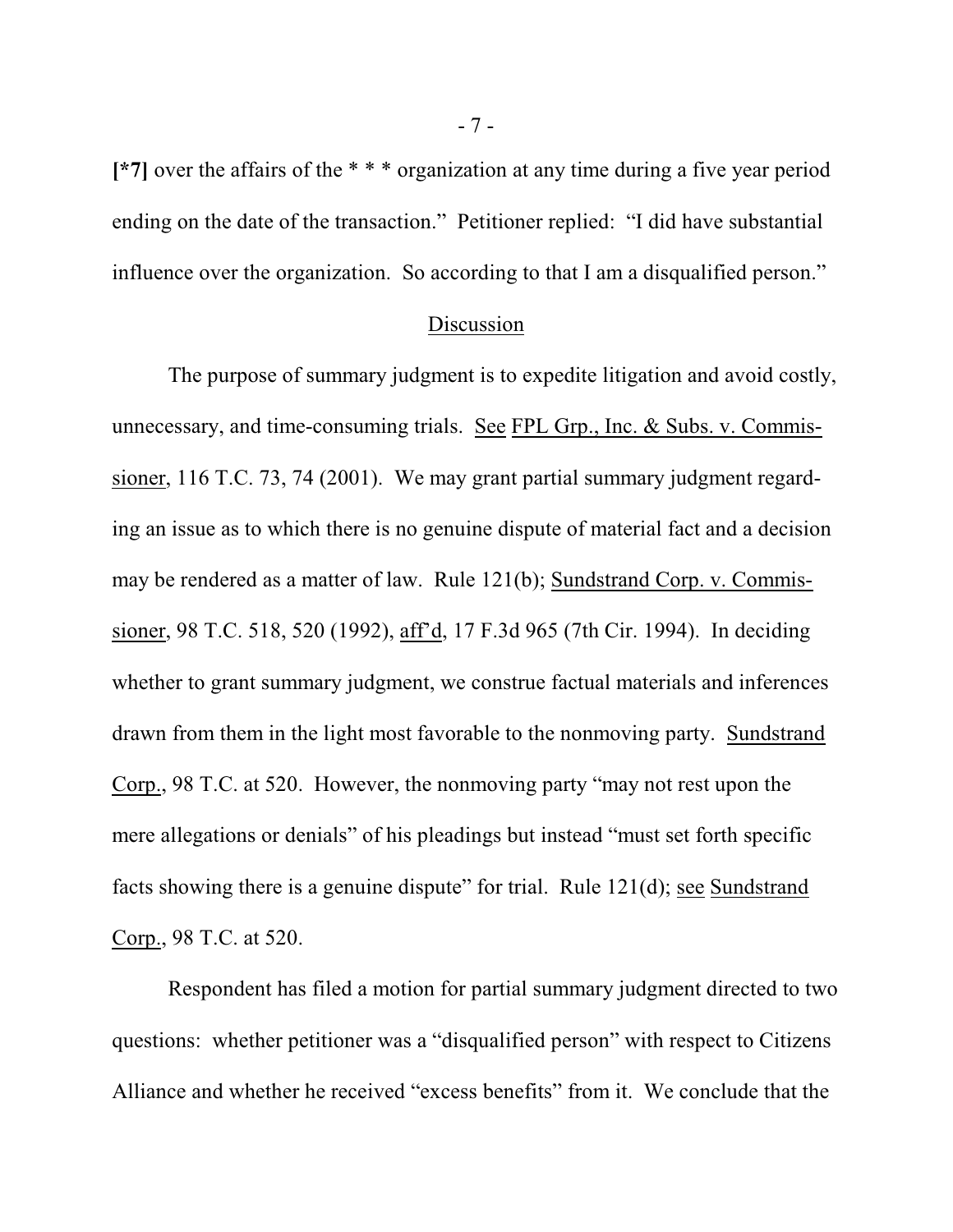**[\*8]** first question involves no genuine dispute of material fact and that it may appropriately be adjudicated summarily.

#### A. Governing Statutory Structure

Section 4958 is captioned "Taxes on Excess Benefit Transactions." Section  $4958(c)(1)(A)$  defines an "excess benefit transaction" to mean "any transaction in which an economic benefit is provided by an applicable tax-exempt organization directly or indirectly to or for the use of any disqualified person if the value of the economic benefit provided exceeds the value of the consideration (including the performance of services) received for providing such benefit." An "applicable tax-exempt organization" is defined to include an organization (such as Citizens Alliance) described in section  $501(c)(3)$  and exempt from tax under section  $501(a)$ . See sec. 4958(e)(1).

Section 4958(a)(1) imposes on each excess benefit transaction an excise tax "equal to 25 percent of the excess benefit" and provides that this tax "shall be paid by any disqualified person referred to in subsection  $(f)(1)$  with respect to such transaction." If the excess benefit transaction is not corrected in timely fashion, the disqualified person is liable for a second-tier tax equal to 200% of the excess

- 8 -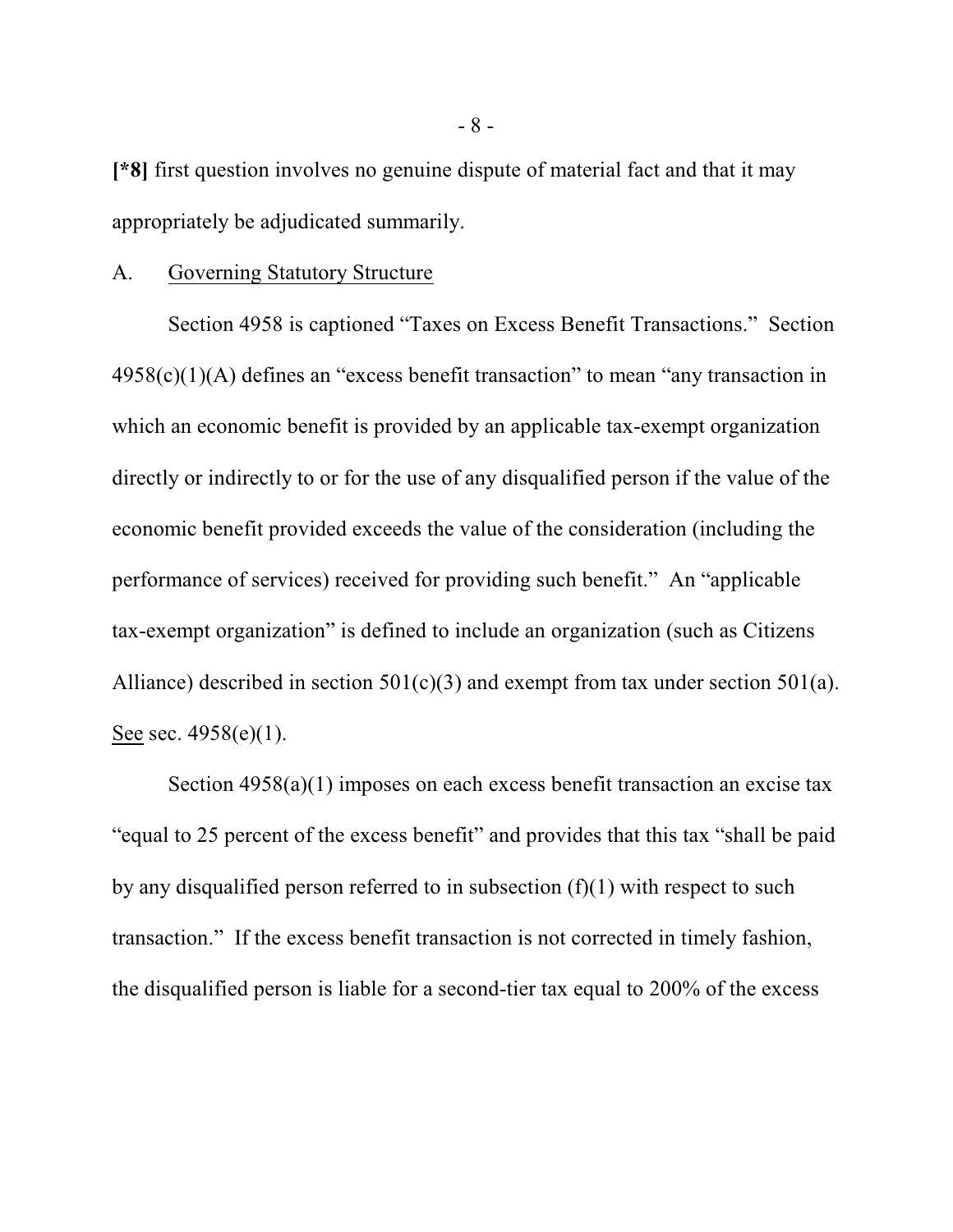[\*9] benefit. See sec. 4958(b).<sup>2</sup> A "disqualified person" is defined to include (among others) "any person who was, at any time during the 5-year period ending on the date of \* \* \* [an excess benefit] transaction, in a position to exercise substantial influence over the affairs of the organization." Sec.  $4958(f)(1)(A)$ .

#### B. Analysis

#### 1. "Disqualified Person"

The Department of the Treasury has issued comprehensive regulations under section 4958, including an elaboration of what it means to be a "disqualified person." See sec. 53.4958-3, Foundation Excise Tax Regs. Persons holding specified powers and responsibilities with respect to a charity are automatically deemed to be "in a position to exercise substantial influence over \* \* \* [its] affairs." Id. para. (c). These officials include voting members of the governing body, presidents, chief executive officers (CEOs), chief operating officers, treasurers, and chief financial officers (CFOs). Id. subparas. (1), (2), and (3). Family members of disqualified persons, down to the level of great-grandchildren, are also "disqualified persons" with respect to the charity. See id. para. (b)(1).

<sup>&</sup>lt;sup>2</sup>Petitioner paid restitution of \$1,165,317 to Citizens Alliance before the notice of deficiency in this case was issued. The IRS considered this payment to constitute "correction" of the excess benefit transactions within the meaning of sec.  $4958(f)(6)$ . Respondent has thus conceded the portion of the deficiencies determined under sec. 4958(b).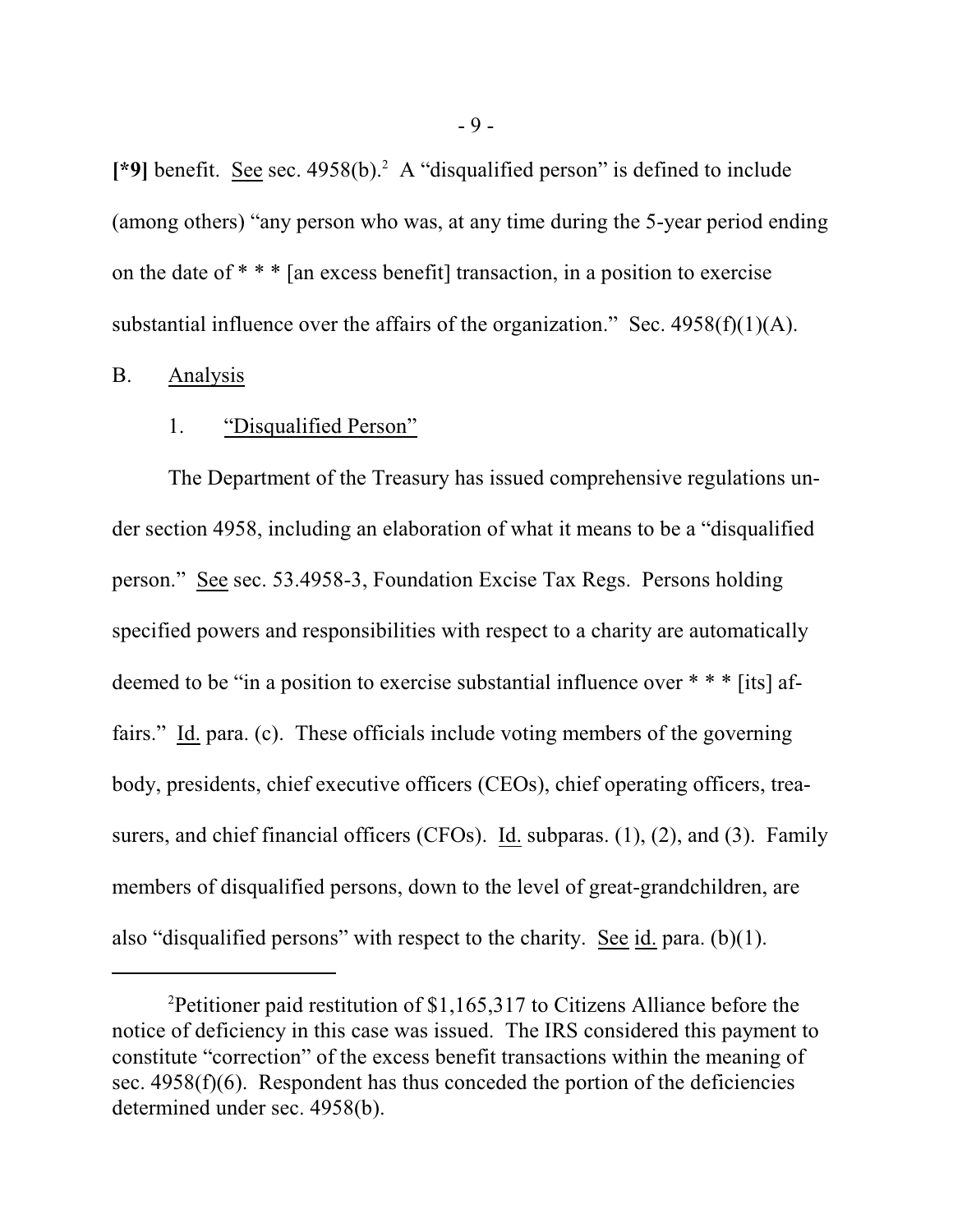**[\*10]** Apart from these enumerated officials, members of their families, and certain affiliated entities, the question whether an individual is a disqualified person generally "depends upon all relevant facts and circumstances." Id. para. (e)(1). The regulation specifies a nonexclusive list of factors "tending to show that a person has substantial influence over the affairs of an organization." Id. subpara. (2). These include whether the person "founded the organization," is "a substantial contributor to the organization," has or shares authority to determine a substantial portion of its capital expenditures or operating budget, or "manages a discrete segment or activity of the organization that represents a substantial portion of \*\*\* [its] activities, assets, income, or expenses." Id. subdivs. (i), (ii), (iv), (v).

The first factor listed in the regulation as tending to show that a person has "substantial influence" over an organization is whether he "founded the organization." Id. subdiv. (i). Petitioner admitted during his criminal trial that he "created" Citizens Alliance, "gave it birth," and "nursed it along." He regarded it as a "constituent service" designed to curry favor with voters in his district. The organization was incorporated at his direction by three members of his senatorial staff, two of whom listed his first district office as their address. He testified that, "[i]f it weren't for me, \* \* \* [Citizens Alliance] wouldn't exist." Although Cit-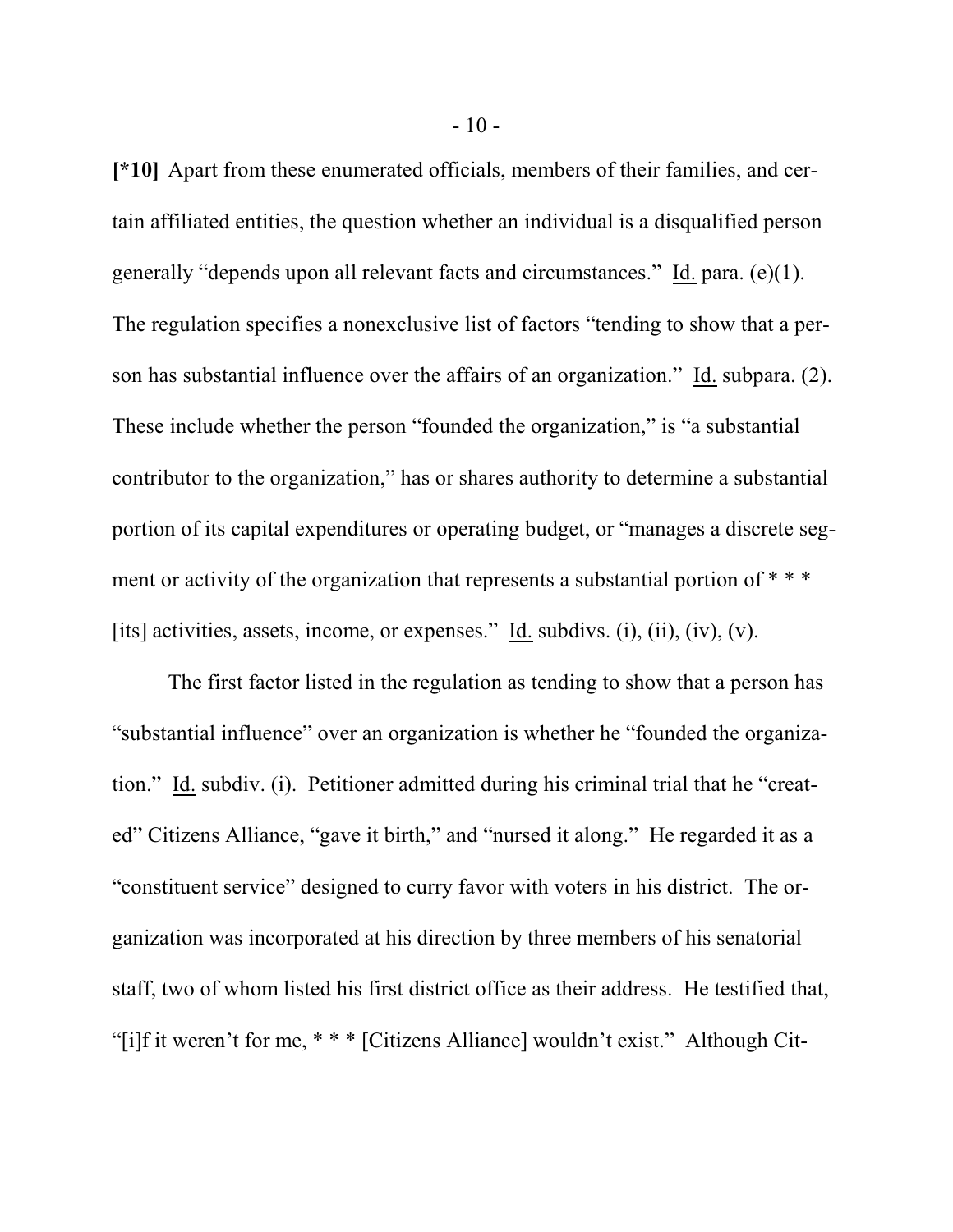**[\*11]** izens Alliance did not bear his name, it seems clear that he in substance "founded the organization." See sec.  $53.4958-3(e)(2)(i)$ , Foundation Excise Tax Regs.

The second factor listed in the regulation as tending to show that a person has "substantial influence" over an organization is whether he was "a substantial contributor to the organization (within the meaning of section  $507(d)(2)(A)$ )." Id. subdiv. (ii). A person may be a "substantial contributor" to an organization if his annual contributions constitute as little as 2% of its total contributions. See sec.  $507(d)(2)(A)$ . Although petitioner does not appear to have donated money to Citizens Alliance directly, he admitted during his criminal trial that he "raised money for it." Indeed, during 1991-2004 he was instrumental in securing at least \$15 million in public grants for Citizens Alliance and a comparable volume of funding from private sources.

The regulation indicates that a 2% contributor will tend to have "substantial influence" over a charity. Sec. 53.4958-3(e)(2)(ii), Foundation Excise Tax Regs. That is presumably because a threat by such a donor to terminate his current level of funding would give him meaningful leverage over the charity's decision making. Relatively speaking, petitioner had much greater leverage over the affairs of Citizens Alliance because he was responsible for virtually all of its funding, albeit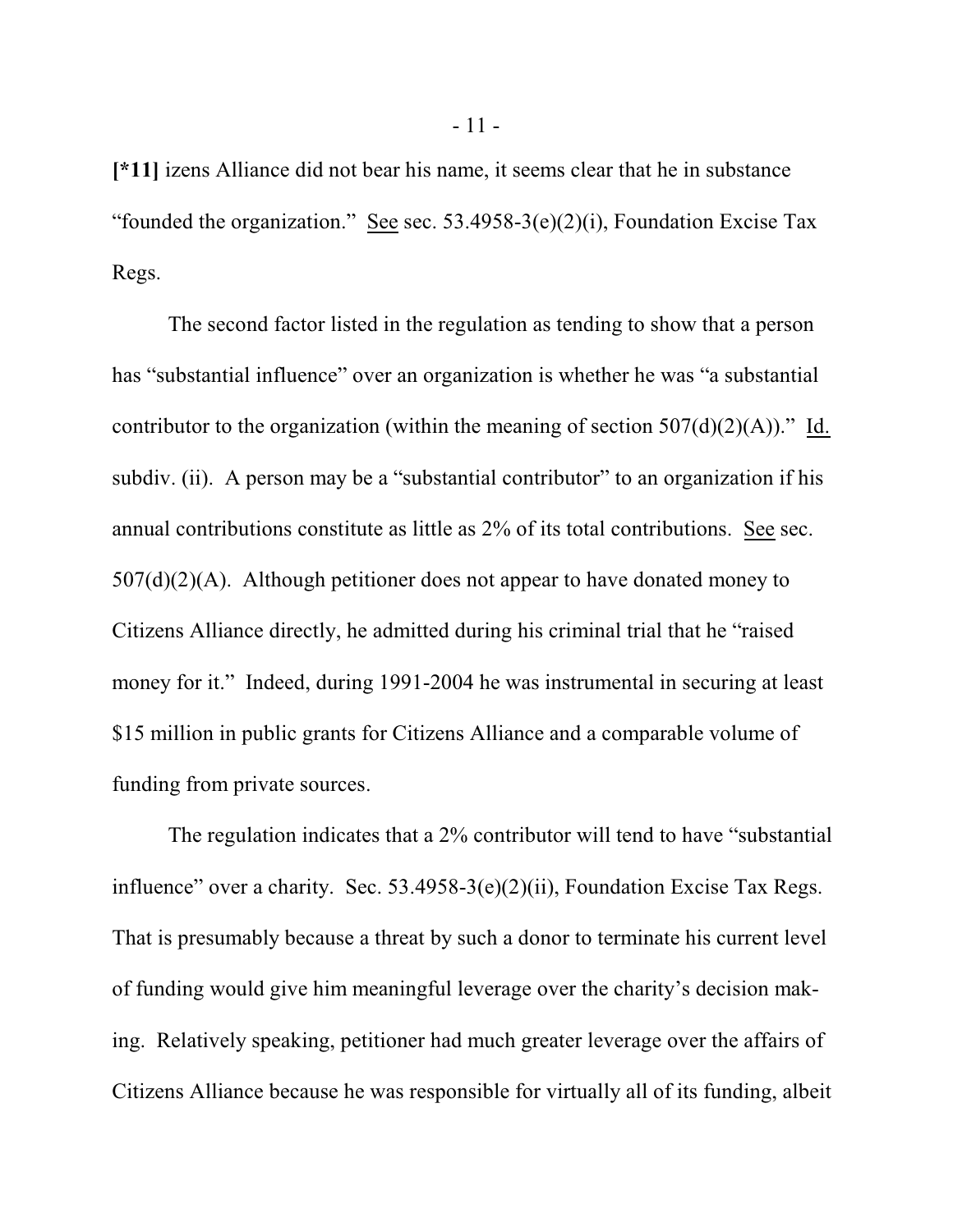**[\*12]** indirectly rather than directly. He testified that, "[i]f it weren't for me, \* \* \* [Citizens Alliance] wouldn't exist."

The regulation provides that the facts and circumstances tending to show that a person has substantial influence "include, but are not limited to," the seven factors listed therein. Sec. 53.4958-3(e)(2), Foundation Excise Tax Regs.; see Wnuck v. Commissioner, 136 T.C. 498, 507 (2011) (holding that the verb "includes," when used in statutes and regulations, "is non-exclusive"). We find that petitioner's role as the chief fundraiser for Citizens Alliance is an unlisted factor that strongly supports, by analogy with the second listed factor, his status as a "disqualified person."

The fourth factor listed in the regulation as tending to show that a person has substantial influence over an organization is whether he "has or shares authority to control or determine a substantial portion of the organization's capital expenditures [or] operating budget." Sec.  $53.4958-3(e)(2)(iv)$ , Foundation Excise Tax Regs. Because petitioner was not an officer, trustee, or employee of Citizens Alliance, he lacked such authority in a formal sense. But he testified during his criminal trial that, while he did not have "a title or a job," he "did make a lot of decisions on important topics."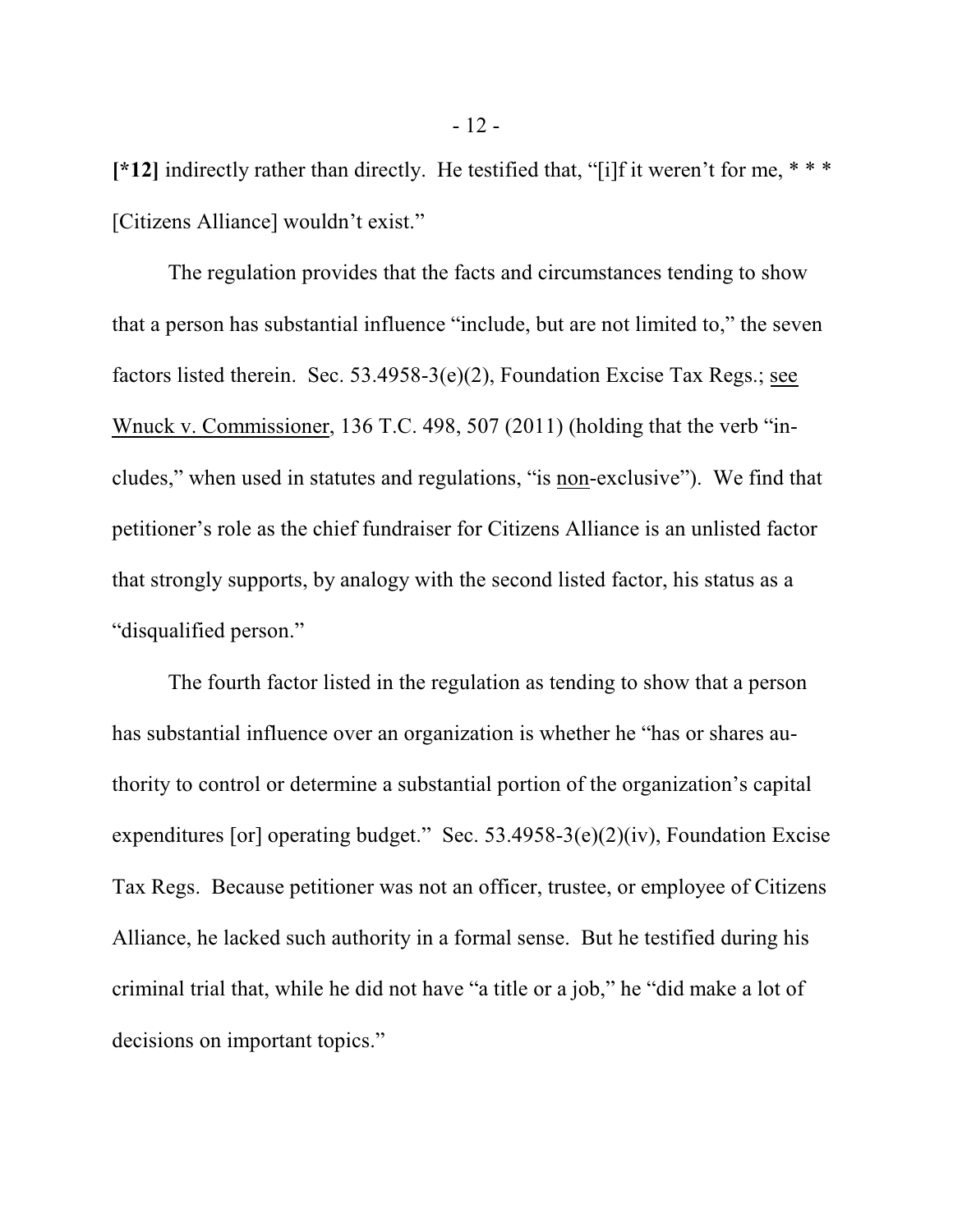**[\*13]** Apart from petitioner's direct role in making important decisions, the officers of Citizens Alliance who had day-to-day authority over budget and capital expenditures were subject to petitioner's control because they were his employees. Mr. DiCicco, a member of his senatorial staff, was the president of Citizens Alliance during 1991-1999, and Ms. Arnao, another member of his senatorial staff, was its executive director during 2001-2004. Petitioner admitted during his criminal trial that "we ran \* \* \* [Citizens Alliance] out of our office." We accordingly find that petitioner "ha[d] or share[d] authority to control or determine"--directly or indirectly--a substantial portion of Citizens Alliance's capital expenditures and operating budget.

Finally, the clearest indication that petitioner was "in a position to exercise substantial influence over the affairs of the organization," sec.  $4958(f)(1)(A)$ , is that he in fact exercised such influence, and did so repeatedly over a period of many years. The District Court in the criminal case determined that the benefits petitioner extracted from Citizens Alliance caused it to suffer a cumulative loss of \$1,165,317. He could not have achieved this feat without possessing "substantial influence" over the organization and its personnel.

Petitioner concedes in his opposition to the motion for partial summary judgment that he had a "proven conspiratorial relationship" with Ms. Arnao, the

- 13 -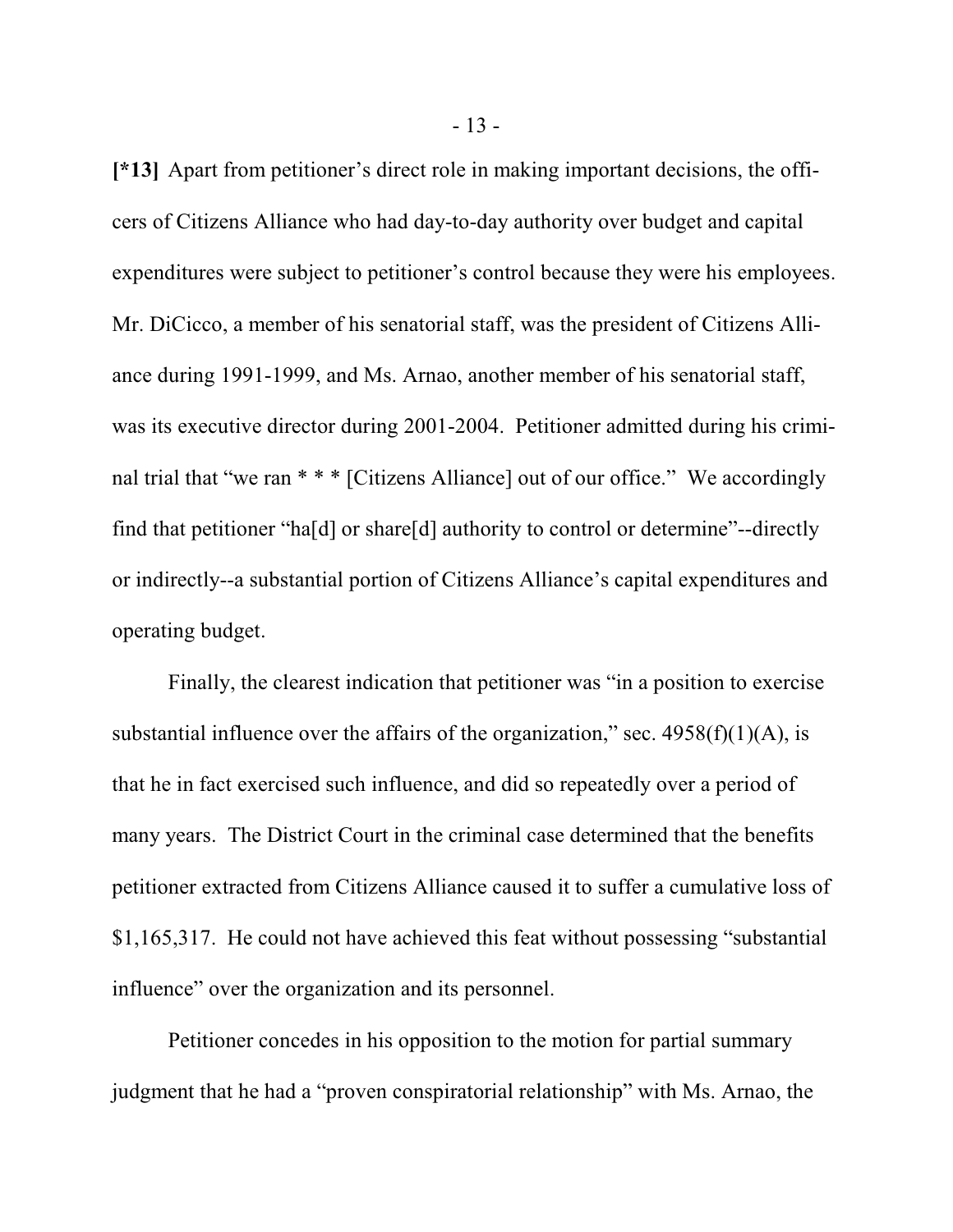**[\*14]** executive director of Citizens Alliance during 2001-2004. That alone establishes that he was "in a position to exercise substantial influence over [its] affairs" during that period. He explicitly admitted during his criminal trial: "I did have substantial influence over the organization. So according to that I am a disqualified person."

Petitioner offers no convincing argument in support of a contrary conclusion. Although he stipulated that "he and his Senatorial staff formed" Citizens Alliance, he argues that he "did not actually form the entity" because his staff members were the literal incorporators. Alternatively, assuming arguendo that he "formed the organization," he urges that he was not "[t]he person [who] founded the organization" within the meaning of section  $53.4958-3(e)(2)(i)$ , Foundation Excise Tax Regs. These hypertechnical arguments ignore the substance of what occurred, and we reject them for that reason.

Petitioner's principal argument is that he "was neither an officer, employee, nor director" of Citizens Alliance and "held no formal position with [it]." In his view a person can be a disqualified person only if he is "formally affiliated with a charitable organization." The test under section 4958, he says, is not whether the individual "in fact \* \* \* manipulated substantial influence" over a charity, but whether he held a position that would enable him to wield substantial influence.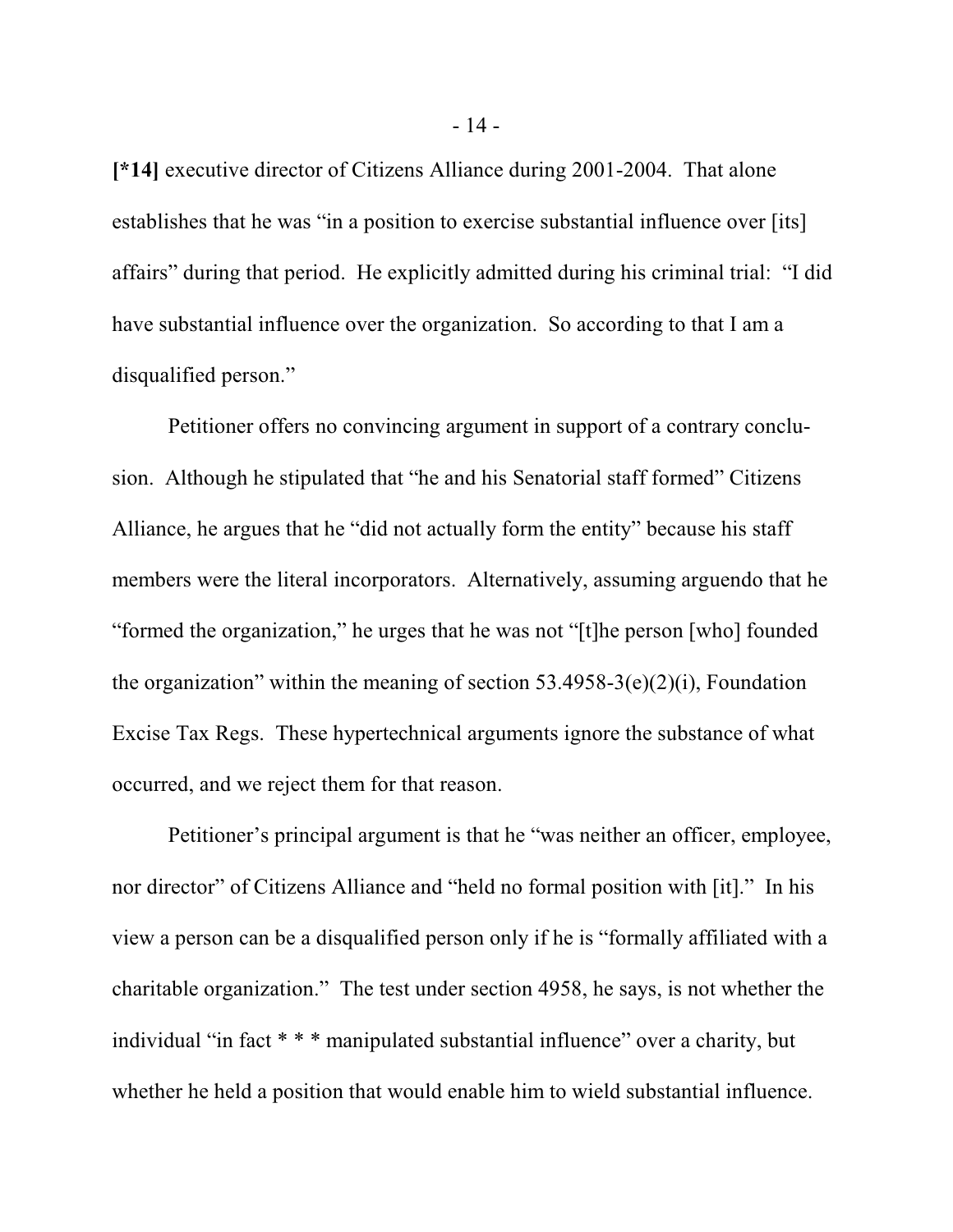**[\*15]** In effect petitioner asks us to construe the word "position," as used in section  $4958(f)(1)$ , to mean "office" or "job title." The term "position" has many meanings, and that of course is one of them. But "position" is also defined as "a location or condition in which one has the advantage." Webster's New World Collegiate Dictionary 1123 (4th ed. 2010); see also Oxford English Dictionary (3d ed. 2006) (defining "position" as an "advantageous placing or condition"). This latter meaning clearly fits the statutory context, which asks whether an individual is "in a position to exercise" influence over the organization's affairs. See H.R. Rept. No. 104-506, at 58 (1996), 1996 U.S.C.C.A.N. 1143, 1181 ("'Disqualified person' means any individual who is in a position to exercise substantial influence \* \* \* whether by virtue of being an organization manager or otherwise." (Emphasis added.)).

The regulation makes clear that a person need not be an officer, director, or high-level employee of a charity to be a "disqualified person." Persons holding official positions, such as CEOs and CFOs, are automatically deemed "disqualified persons" under section 53.4958-3(c), Foundation Excise Tax Regs. The status of most other individuals is governed by the "facts and circumstances" test of paragraph (e). Under that test, an individual can be a "disqualified person" even though he has no formal job title or formal affiliation with the charity.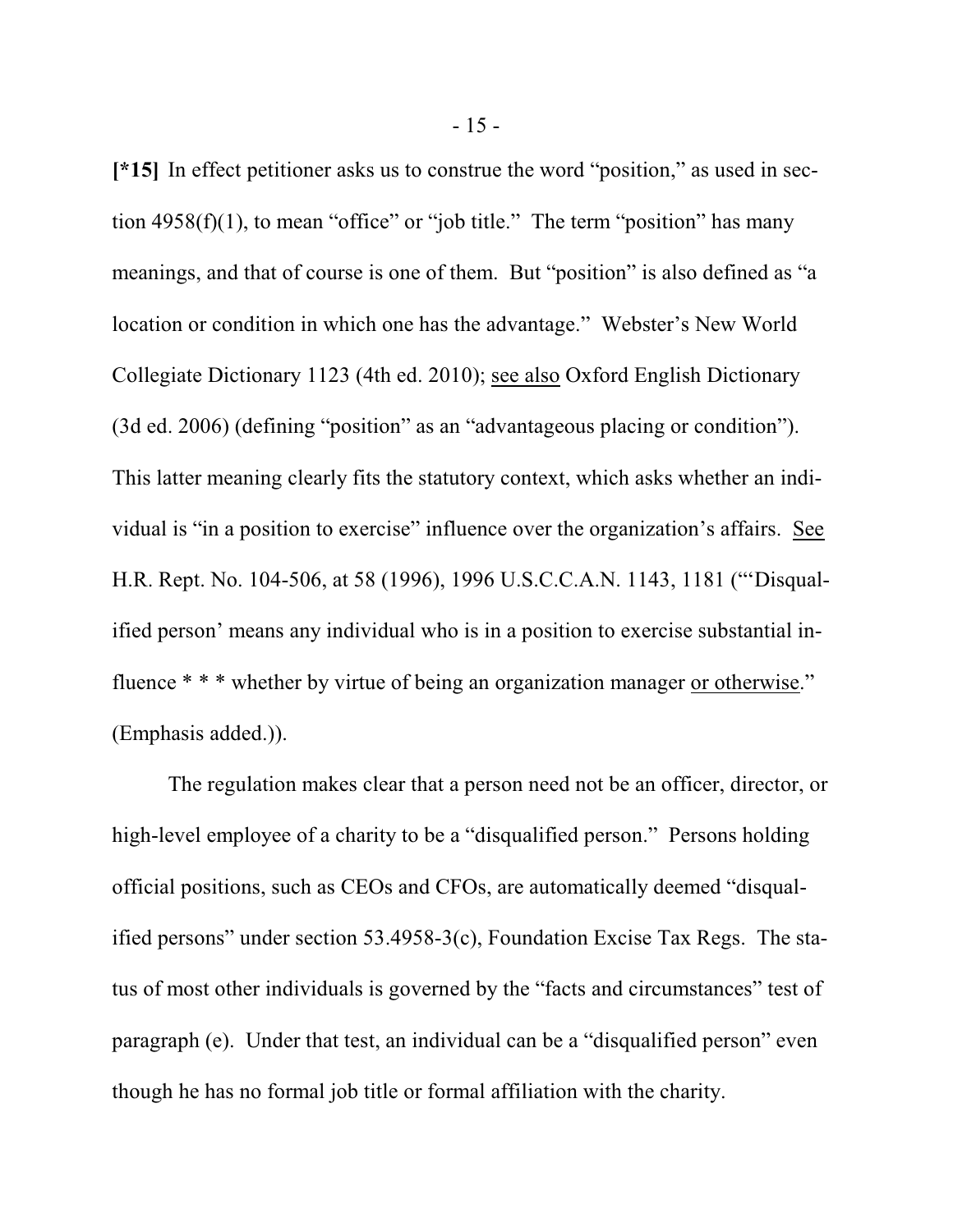**[\*16]** Facts tending to show substantial influence include the fact that the person "founded the organization" or is a "substantial contributor" to it, regardless of his employment status. Id. para.  $(e)(2)(i)$  and  $(ii)$ . A nonstock corporation controlled by a disqualified person is itself a "disqualified person[]." Id. subdiv. (vii). An artist who works only part time for a museum may be a disqualified person if the museum purchases a high-value painting from him. Id. para. (g), Example (2). An outside contractor that operates bingo games for a charity, as well as the controlling shareholder of that outside contractor, is deemed to be a disqualified person where bingo revenues constitute most of the charity's total annual revenue. Id. Examples (5) and (6). These examples show the error of petitioner's submission that an individual cannot be a "disqualified person" with respect to a charity unless he has a job title or other formal affiliation with it.<sup>3</sup>

<sup>&</sup>lt;sup>3</sup>In an effort to show that material facts are in dispute, petitioner cites the testimony, during his criminal trial, of two individuals who joined the board of Citizens Alliance at Ms. Arnao's urging. Both said they were unaware of any control exercised by petitioner over the organization's affairs. Such testimony was in their self-interest: Board members risk a 10% excise tax if they knowingly participate in an excess benefit transaction. See sec. 4958(a)(2), (f)(2). Given petitioner's trial testimony and the corroborating evidence in the record, we conclude that the prior statements of these individuals do not create a genuine dispute of material fact.